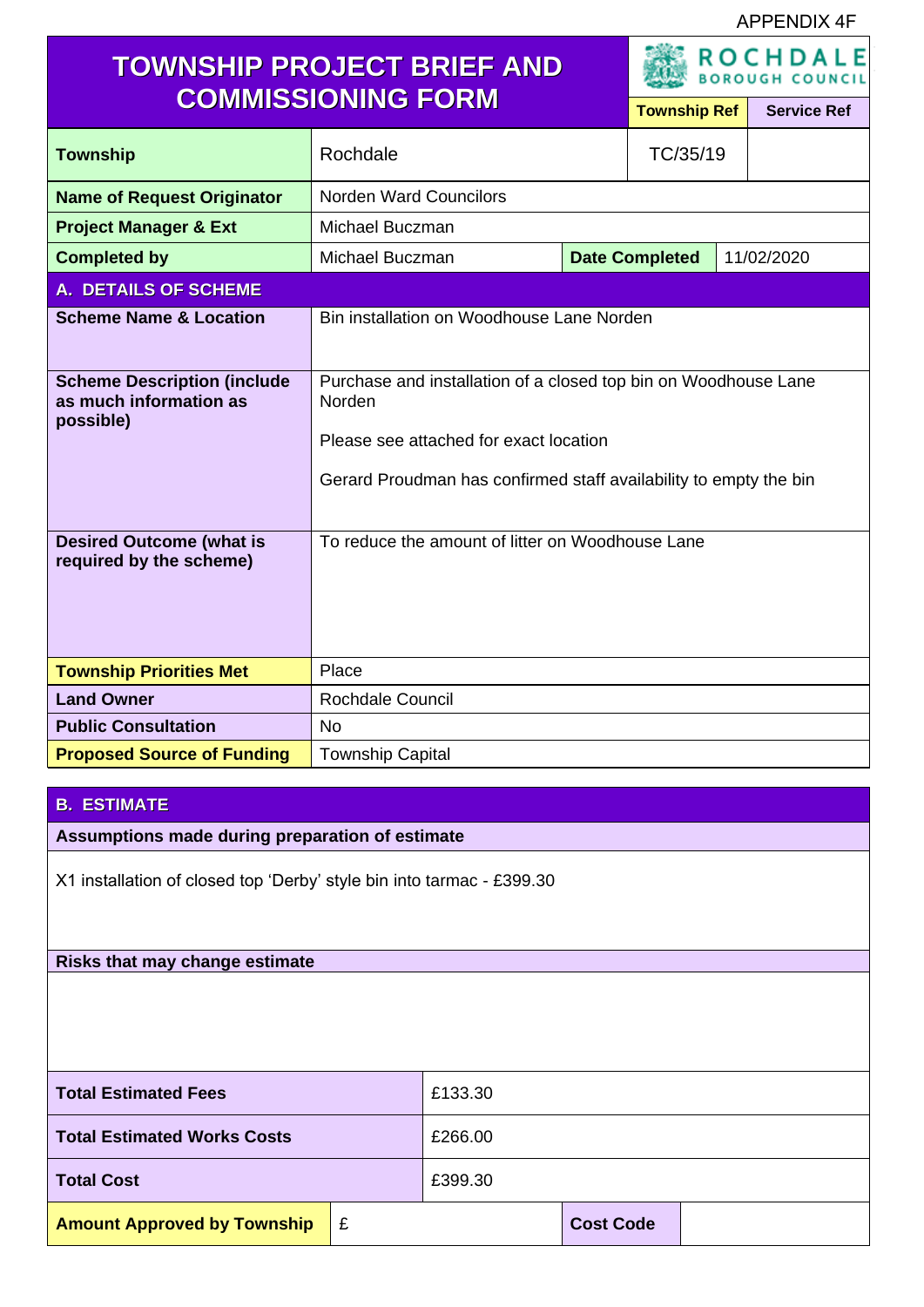| <b>C. TIMESCALES</b>                                                     |                                                                                                        |  |  |
|--------------------------------------------------------------------------|--------------------------------------------------------------------------------------------------------|--|--|
| <b>Estimated Start Date</b>                                              | May 2020                                                                                               |  |  |
| (start date subject to commissioning within three months of application) |                                                                                                        |  |  |
| <b>Evidence</b>                                                          |                                                                                                        |  |  |
| landscape team availability.                                             | Approx. 8 – 10 weeks lead time for manufacture and delivery (from point of order). Also dependent upon |  |  |
| <b>Completion Date</b>                                                   | <b>June 2020</b>                                                                                       |  |  |
| <b>Evidence</b>                                                          |                                                                                                        |  |  |
|                                                                          |                                                                                                        |  |  |

| <b>D. AUTHORISATION</b>                                                                                                         |  |  |             |         |
|---------------------------------------------------------------------------------------------------------------------------------|--|--|-------------|---------|
| I have read the terms and conditions provided with this form and agree to the funds being<br>allocated as approved at Committee |  |  |             |         |
| <b>Date Committee Approved Scheme</b>                                                                                           |  |  |             |         |
| <b>Signature of Head of Service</b>                                                                                             |  |  | <b>Date</b> | 11/2/20 |
| <b>Signature of Townships &amp;</b><br><b>Communities Manager</b>                                                               |  |  | <b>Date</b> |         |
| <b>Signature of Township Chair</b>                                                                                              |  |  | <b>Date</b> |         |

**KEY**

| To be completed by whoever receives the original proposal                     |
|-------------------------------------------------------------------------------|
| To be completed by Service/Provider after discussion with the Township Office |
| To be completed by Township Councillor/Officer                                |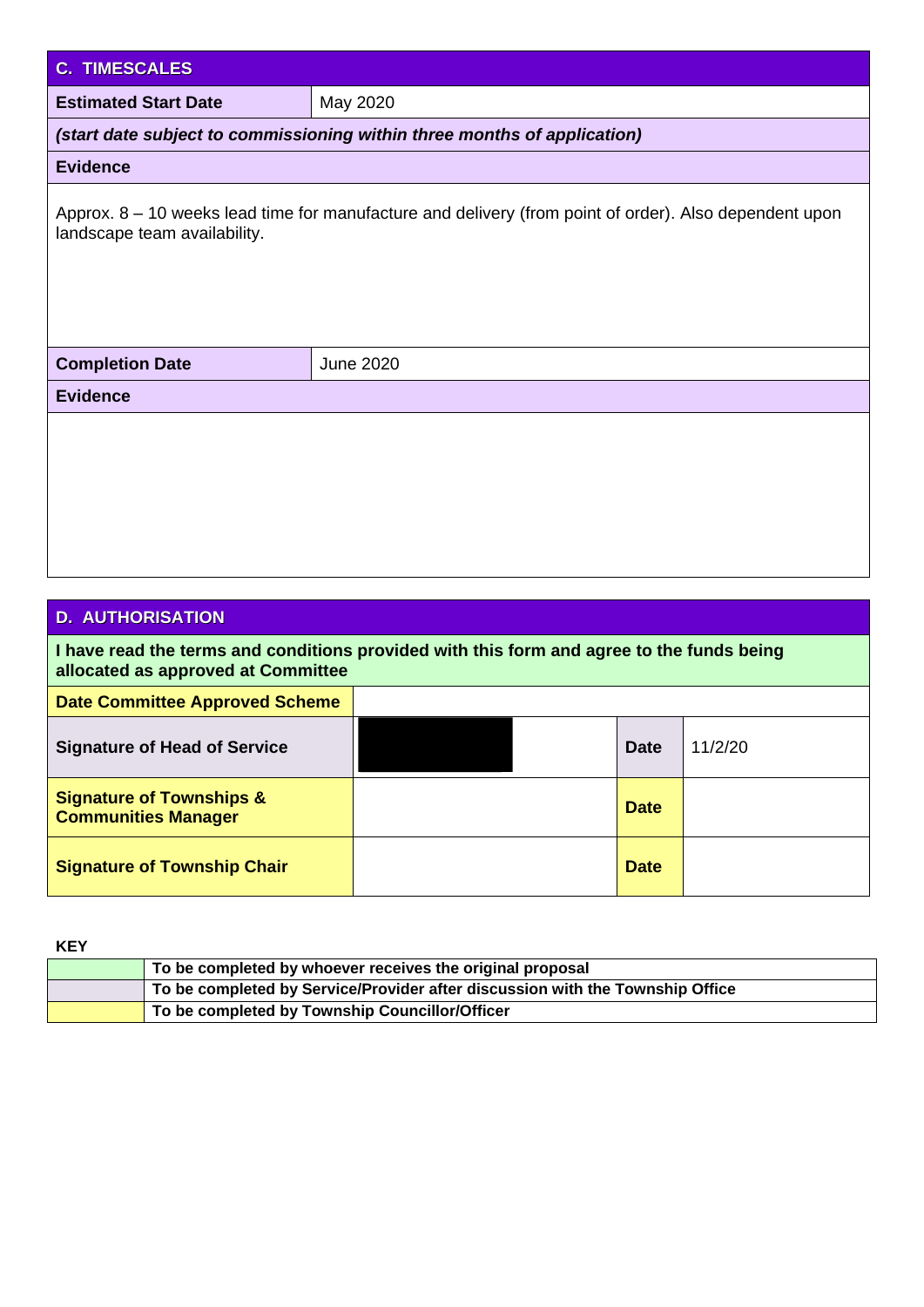